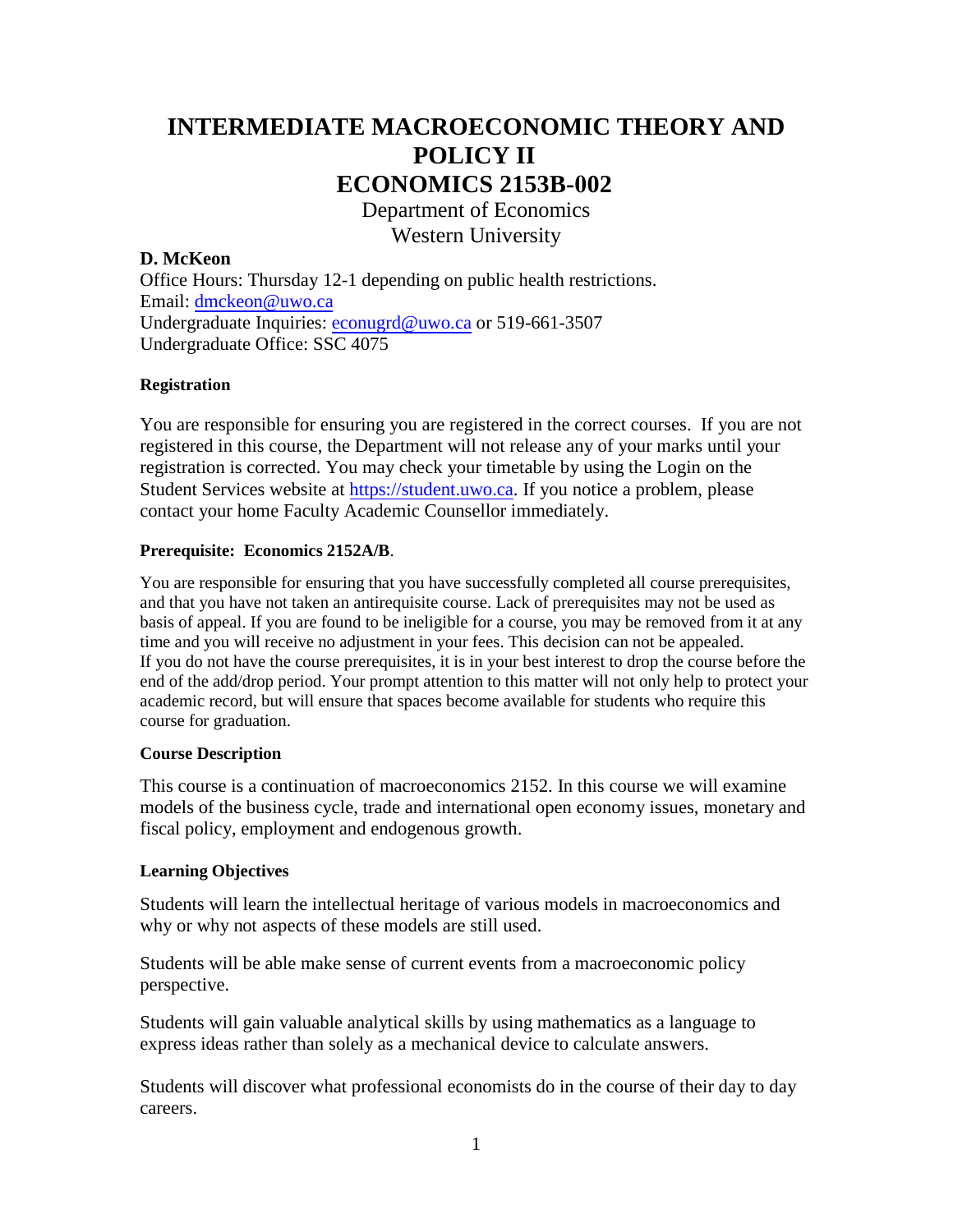# **Course Materials**

The textbook for this course is Williamson, "Macroeconomics" sixth (or earlier) Canadian edition Addison Wesley 2021. The text is based on a modern approach and uses techniques that are appropriate for the model. There will also be a course website at webct.uwo.ca. This site is a supplemental tool and *should not be regarded as a substitute for lectures*. I will post some *but not all*, the solutions to the problems we do in class. Problems that are assigned but are not taken up in class will have the answers posted. All class material is subject to examination regardless of whether it is referred to or not on the website.

*This course is not an on line course and should not be treated as such. Required readings will be posted for a limited time and will be subject to examination.* 

# **Attendance**

You are expected to **attend** every lecture **in its entirety** by watching the recorded lectures. Questions on tests may be based on topics covered in the lectures. Not all topics are covered in the textbook.

#### **Assessment**

#### **Important Tentative Dates**

| Midterm I  | Feb 4             |
|------------|-------------------|
| Midterm II | Mar 18            |
| Final Test | set by registrar. |

**No makeup tests will be given.** If student misses a test/quiz, and has : 1) –reported their absence OR 2) has received accommodation from academic counselling then the weight of the missed test/quiz will be reallocated to the final test. This is **the only method** of accommodation for missed tests/quizzes that will be offered in this course.

NB. Students MUST keep abreast of course developments on an ongoing basis. This means checking the *announcements* section of the OWL site every day (24 hour period). All communication regarding changes of dates, course structure, course topics, a possible synchronous office hour or anything else will be posted on *announcements.* 

# *PLEASE check your UWO email !! DO NOT link your UWO email to other email servers (e.g. gmail). If I need to contact you I will use your UWO mail .*

*Failure to keep up with course changes or date deadlines will not be considered for grade accommodations.*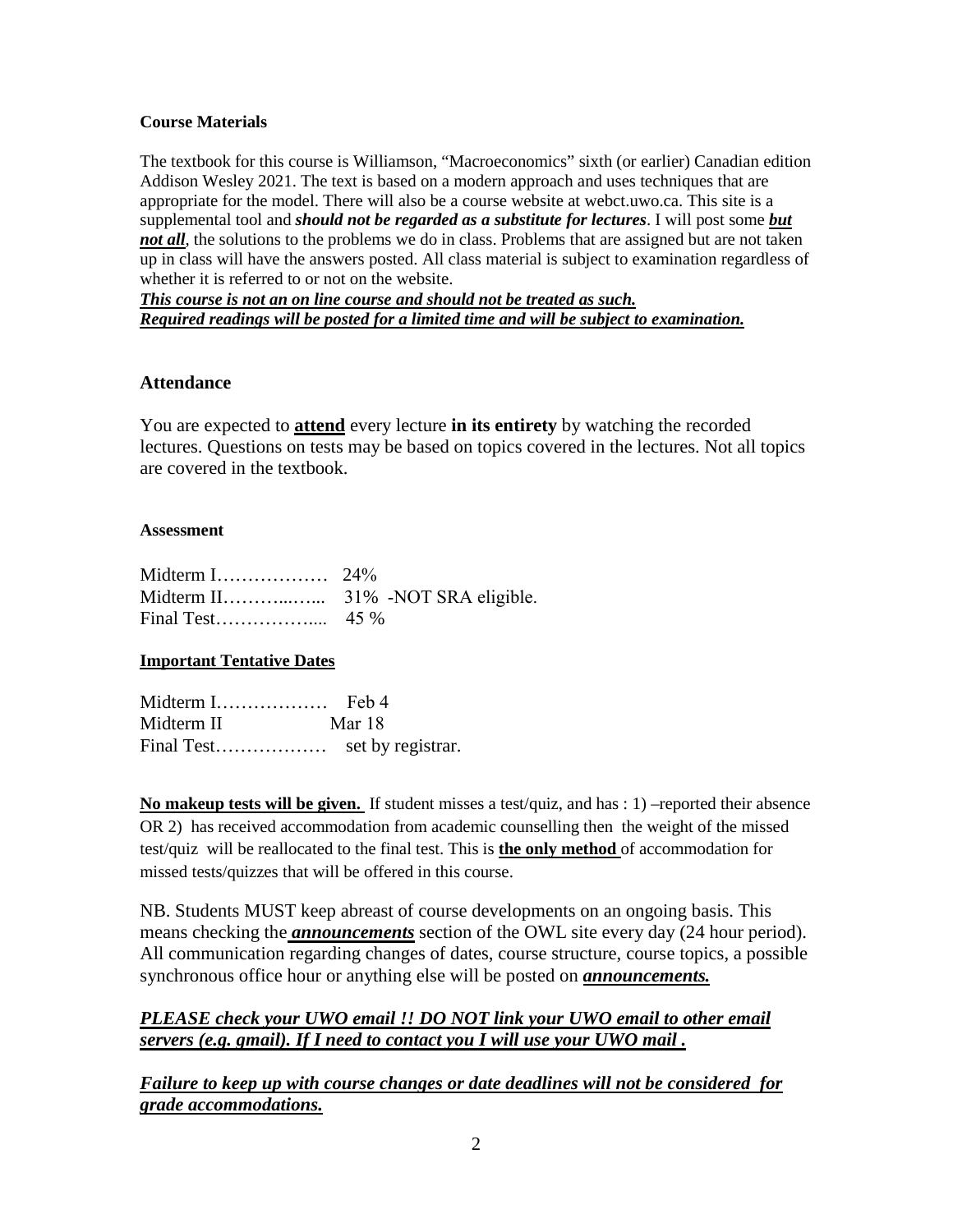## **Problems**

There are no problem sets that are you must hand in for marks. However, I do problems in (virtual) class **and assign problems from time to time**. You are advised to do the problems and, more importantly, understand the meaning of the results and relevance of the problem solving process. Often, but not necessarily, exam questions are based on these examples.

# **Course Outline**

| Review of the intertemporal model with money* Chapter 12 |  |
|----------------------------------------------------------|--|
| Market clearing models of the business cycle*Chapter 13  |  |
|                                                          |  |
|                                                          |  |
|                                                          |  |
|                                                          |  |
|                                                          |  |
|                                                          |  |
|                                                          |  |
|                                                          |  |
|                                                          |  |

# **Additional topics may be taken up, if time allows.**

# \***Some material is given in class that does not appear in the text. This material may appear on exams.**

**Please Note. The above is a tentative course outline.** I may amend the order and/ or content of the material as the course progresses. **Students are responsible for keeping abreast of course developments at all times. All changes are announced in class.**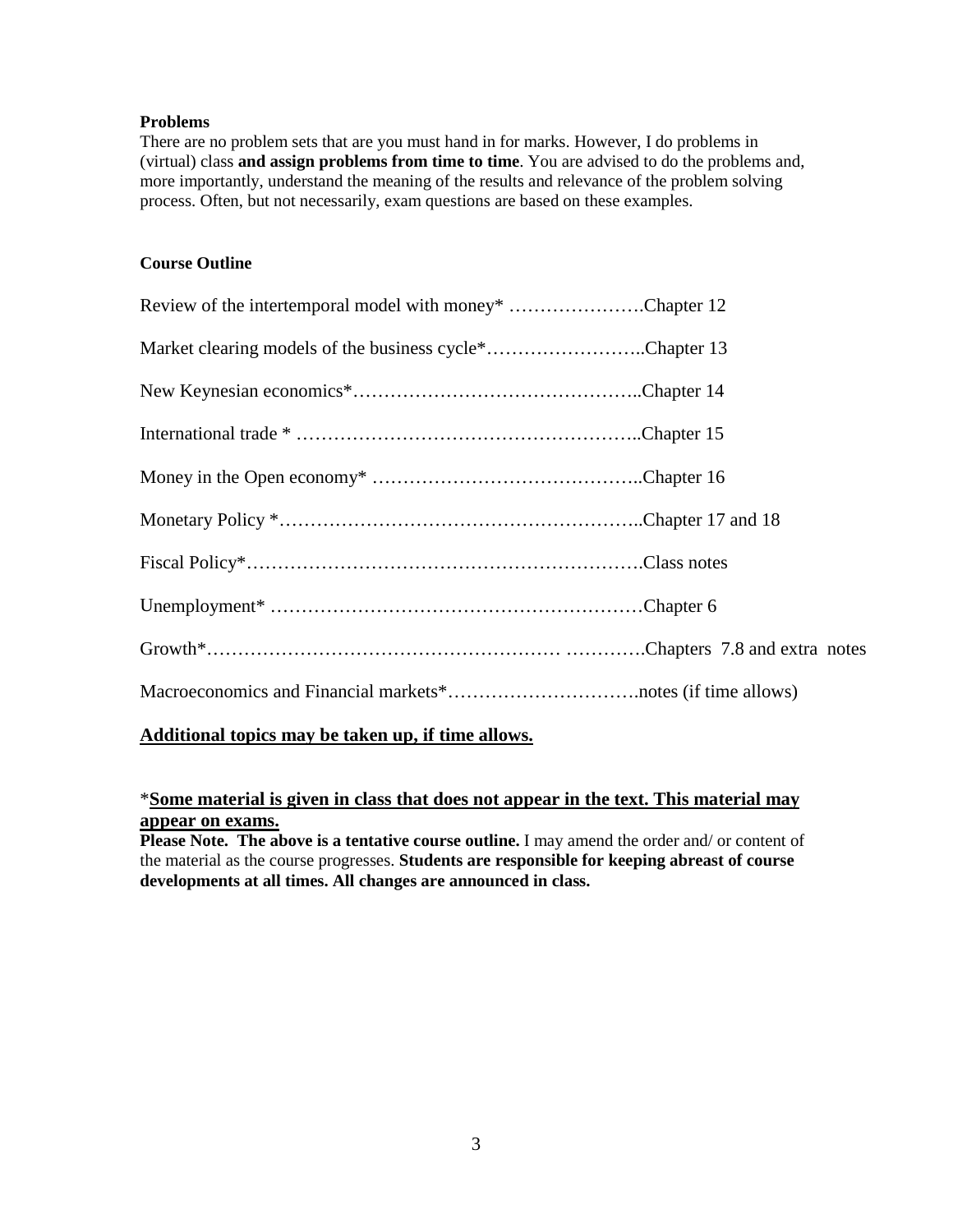# **Please Note Department & University Policies for Winter 2022**

The University expects all students to take responsibility for their own Academic Programs. Students should also check their registration to ensure they are enrolled in the correct courses.

- 1. **Guidelines, policies, and your academic rights and responsibilities** are posted online in the current Western Academic Calendar at: [http://westerncalendar.uwo.ca.](http://westerncalendar.uwo.ca/) Claiming that "you didn't know what to do" is not an acceptable excuse for not following the stated policies and procedures.
- 2. Students must familiarize themselves with the **"Rules of Conduct for Examinations"** [http://www.uwo.ca/univsec/pdf/academic\\_policies/exam/administration.pdf.](http://www.uwo.ca/univsec/pdf/academic_policies/exam/administration.pdf)
- 3. **Cheating as an academic offence:** Students are responsible for understanding what it means to "cheat." The Department of Economics treats cheating incidents very seriously and will investigate any suspect behavior. Students found guilty will incur penalties that could include a failing grade or being barred from future registration in other Economics courses or programs. The University may impose further penalties such as suspension or expulsion.
- 4. **Plagiarism:** Students must write their essays and assignments in their own words. When taking an idea/passage from another author, it must be acknowledged with quotation marks where appropriate and referenced with footnotes or citations. Plagiarism is an academic offence (see Scholastic Discipline for Undergraduate Students in the Western Calendar at [http://westerncalendar.uwo.ca/PolicyPages.cfm?Command=showCategory&PolicyCa](http://westerncalendar.uwo.ca/PolicyPages.cfm?Command=showCategory&PolicyCategoryID=1&SelectedCalendar=Live&ArchiveID=#Page_20) tegoryID=1&SelectedCalendar=Live&ArchiveID=#Page 20).

Western University uses software to check for plagiarism and students may be required to electronically submit their work. Those found guilty will be penalized as noted in point 3.

- 5. It is a Department of Economics policy that **NO** assignments be dated, stamped or accepted by staff. Students must submit assignments to the instructor.
- 6. **Appeals**: University policies and procedures for appealing a mark can be found in the Student Academic Appeals section in the current Western Academic Calendar at: [http://westerncalendar.uwo.ca/PolicyPages.cfm?Command=showCategory&PolicyCa](http://westerncalendar.uwo.ca/PolicyPages.cfm?Command=showCategory&PolicyCategoryID=1&SelectedCalendar=Live&ArchiveID=#Page_14) [tegoryID=1&SelectedCalendar=Live&ArchiveID=#Page\\_14.](http://westerncalendar.uwo.ca/PolicyPages.cfm?Command=showCategory&PolicyCategoryID=1&SelectedCalendar=Live&ArchiveID=#Page_14) **Please note the relevant deadlines.**

Department of Economics procedures for appealing a mark can be found here: [https://economics.uwo.ca/undergraduate/program\\_counselling/responsibilities\\_policie](https://economics.uwo.ca/undergraduate/program_counselling/responsibilities_policies.html#appeals)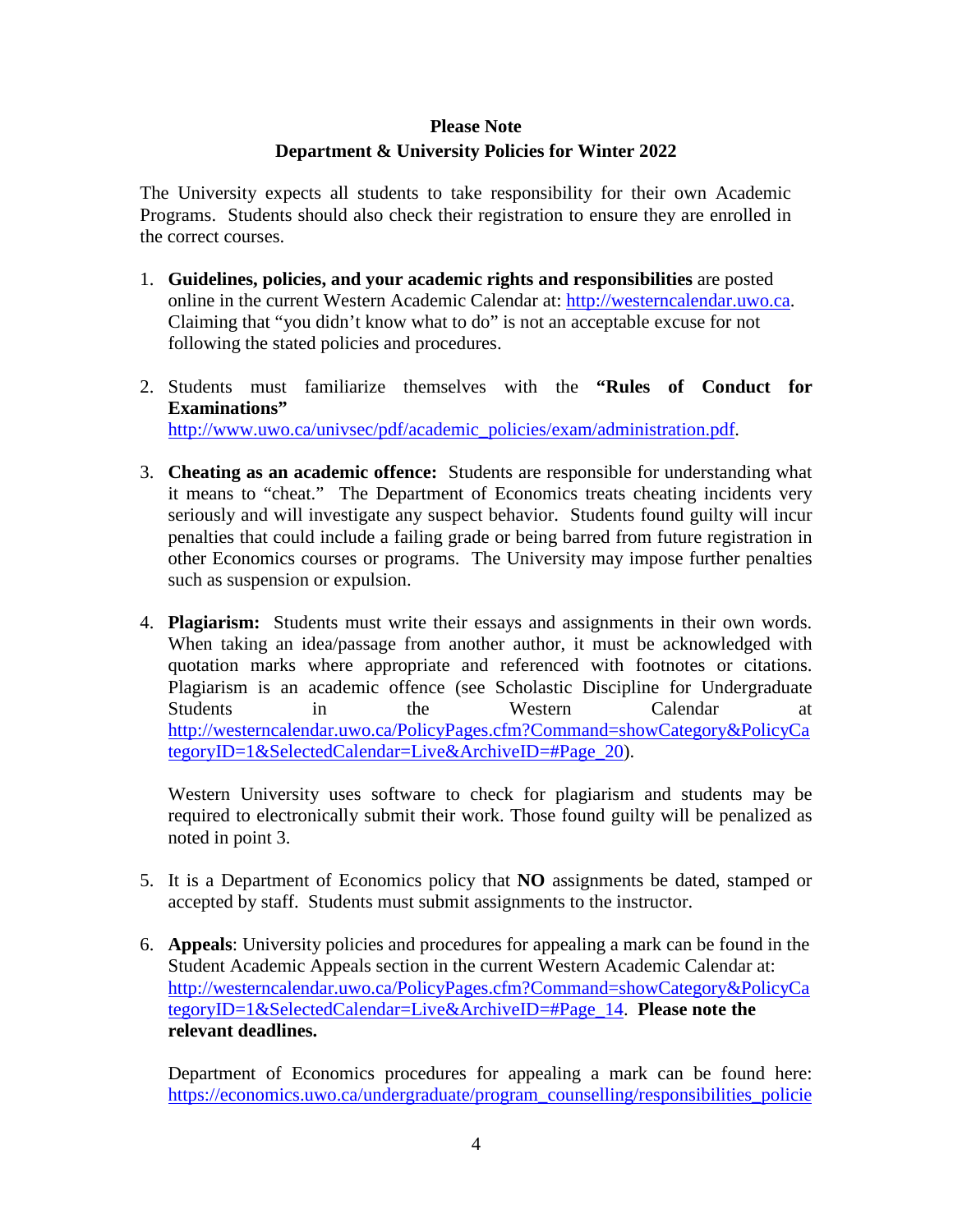[s.html#appeals.](https://economics.uwo.ca/undergraduate/program_counselling/responsibilities_policies.html#appeals) The Department will not consider an appeal unless an attempt has been made to settle the matter with the instructor first. Students who remain dissatisfied with the outcome may proceed to submit an appeal to [econugrd@uwo.ca.](mailto:econugrd@uwo.ca) Please follow the instructions and use the appeal form shown in the above link.

- 7. **Systematic adjustments of a class grade distribution** (either up or down) can occur in Economics courses. The fact that grades have been adjusted is **not** grounds for an appeal.
- 8. Note the following **add and drop deadlines**:

| Deadline to add a second term half course:         | Tuesday January 18, 2022     |
|----------------------------------------------------|------------------------------|
| Deadline to <u>drop</u> a second term half course: | <b>Monday March 14, 2022</b> |

# **Policy Regarding Makeup Tests and Final Examinations**

Faculty of Social Science policy states that oversleeping or misreading an exam schedule is NOT grounds for a makeup. This rule applies to midterm and final exams in the Department of Economics.

# **Policies Regarding Academic Accommodation**

- The Faculty of Social Science's policies on academic accommodation are found at [https://counselling.ssc.uwo.ca/procedures/academic\\_consideration.html](https://counselling.ssc.uwo.ca/procedures/academic_consideration.html)
- **Accommodation for Students with Disabilities:** Students with disabilities or accessibility challenges should work with Accessible Education (formerly SSD, see [http://academicsupport.uwo.ca/accessible\\_education/index.html\)](http://academicsupport.uwo.ca/accessible_education/index.html), which provides recommendations for accommodation based on medical documentation or psychological and cognitive testing. The accommodation policy can be found here: [Academic Accommodation for Students with Disabilities.](https://www.uwo.ca/univsec/pdf/academic_policies/appeals/Academic%20Accommodation_disabilities.pdf)
- **Rewriting Exams and Retroactive Reweighting are NOT Permitted:** Students who proceed to write a test or examination must be prepared to accept the mark. Rewriting tests or examinations, or retroactive reweighting of marks, is **not** permitted. Self-Reported Absences cannot be used once a student has proceeded to start to write a test or exam.
- **Self-Reported Absences:** Students will have two opportunities during the fall and winter terms to receive academic consideration if they self-report a missed assessment using the online self-reported absence portal, provided the following conditions are met: the assessment is missed due to an absence of no more than 48 hours in duration, and the assessment for which consideration is being sought is worth 30% or less of the student's final grade. Students are expected to contact their instructors within 24 hours of the end of the period of the self-reported absence, unless noted otherwise on the syllabus. Students are not able to use the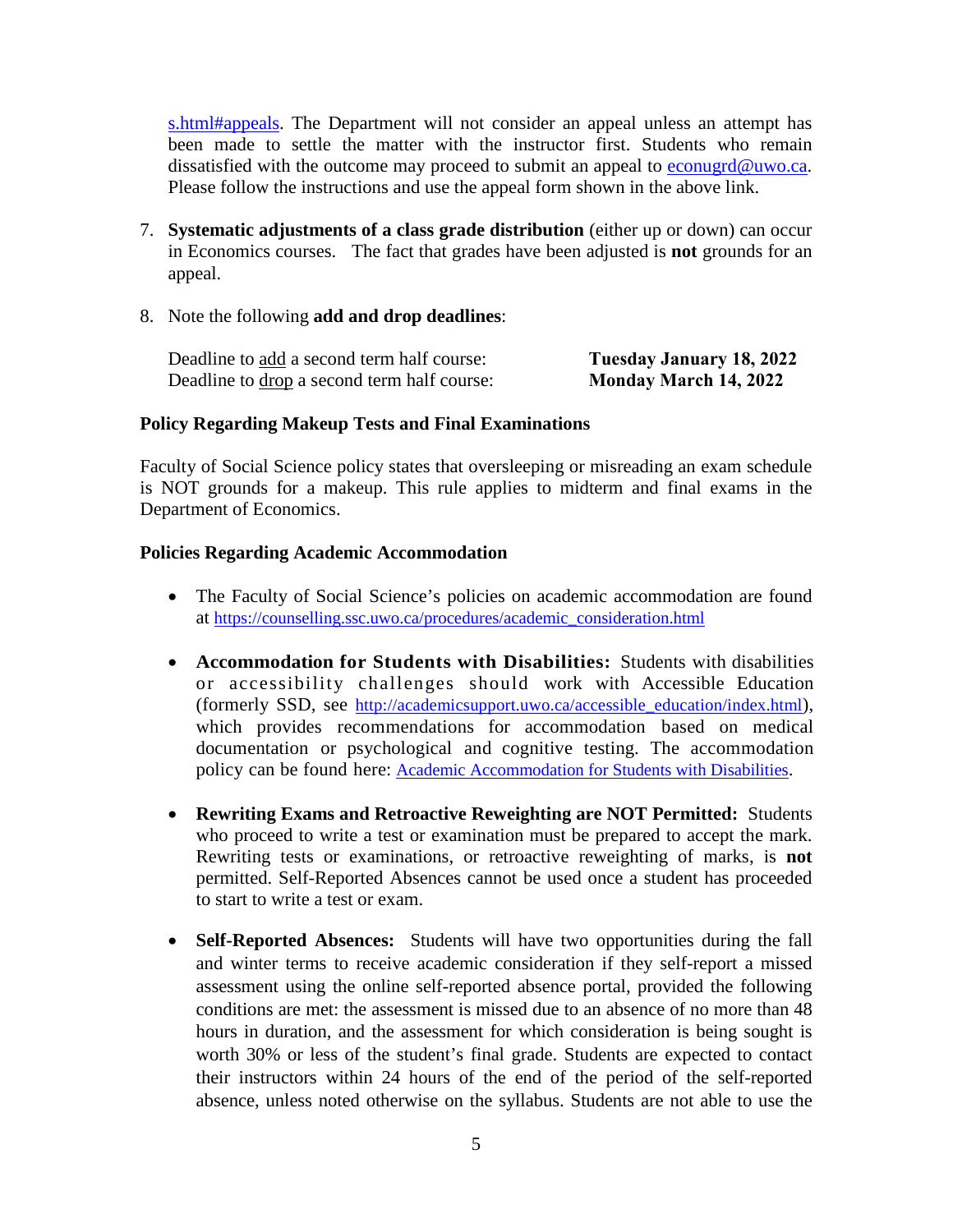self-reporting option in the following circumstances:

- for exams scheduled by the Office of the Registrar (e.g., final exams)
- absence of a duration greater than 48 hours
- assessments worth more than 30% of the student's final grade
- if the student has opened or started the test or exam
- if a student has already used the self-reporting portal twice during the fall/winter terms

If the conditions for a Self-Reported Absence are *not* met, students will need to provide a Student Medical Certificate (SMC) if the absence is medical or provide appropriate documentation if there are compassionate grounds for the absence in question. Students are encouraged to contact their Faculty academic counselling office for more information about the relevant documentation. It is strongly recommended that students notify the instructor as soon as possible, ideally before the assessment, when they become aware of an absence. University policy is that students must communicate with their instructors no later than 24 hours after the end of the period covered by the SMC or immediately upon their return from their documented absence. Failure to follow University policy and procedures may result in denial of academic accommodation and a grade of zero.

- **Documentation for Accommodation:** Individual instructors are not permitted to receive documentation directly from a student, whether in support of an application for consideration on medical grounds or for other reasons. **All required documentation for absences that are not covered by the Self-Reported Absence Policy must be submitted to the Academic Counselling office of a student's Home Faculty.**
- **Western University policy on Consideration for Student Absence** is available here: [Policy on Academic Consideration for Student Absences -](https://www.uwo.ca/univsec/pdf/academic_policies/appeals/accommodation_illness.pdf) Undergraduate Students [in First Entry Programs.](https://www.uwo.ca/univsec/pdf/academic_policies/appeals/accommodation_illness.pdf)
- **Student Medical Certificate (SMC):** This form is available here: [http://www.uwo.ca/univsec/pdf/academic\\_policies/appeals/medicalform.pdf](http://www.uwo.ca/univsec/pdf/academic_policies/appeals/medicalform.pdf)
- **Religious Accommodation:** Students should consult the University's list of recognized religious holidays and should give reasonable notice in writing, prior to the holiday, to the Instructor and an Academic Counsellor if their course requirements will be affected by a religious observance. Additional information is given in the Western [Multicultural](https://multiculturalcalendar.com/ecal/index.php?s=c-univwo) Calendar.

**Policy Regarding Class Attendance and Engagement:** If the instructor deems a student's attendance or engagement in the class to be unsatisfactory, that student may be prohibited from writing the final examination. Examples of unsatisfactory class engagement include frequent absences from an in-person or synchronous online class,